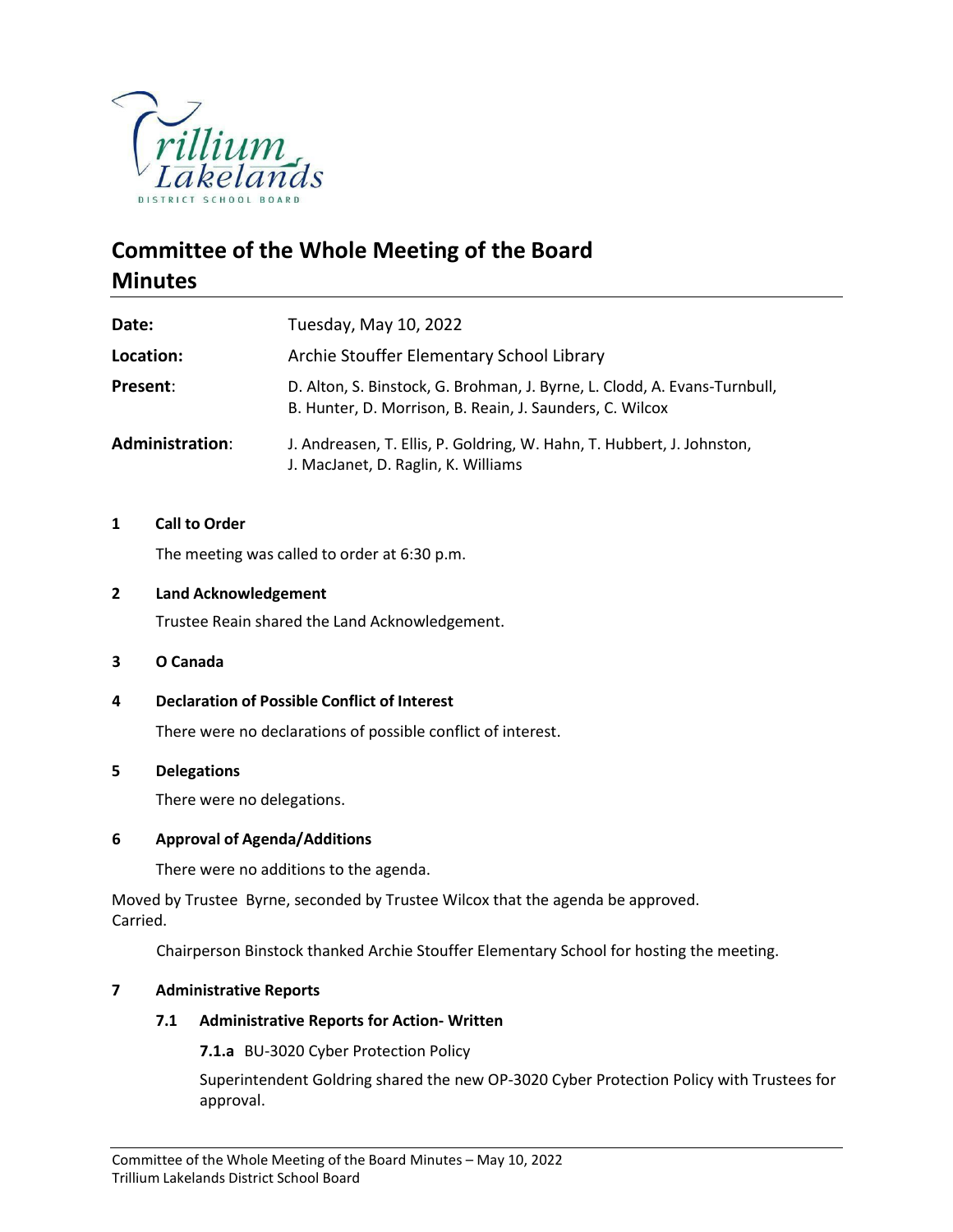Moved by Trustee Reain, Seconded by Trustee Morrison that Trustees approve the OP-3020 Cyber Protection Policy.

> **7.1.b** Superintendent Hubbert shared the new HR-4055 Disconnecting from Work Policy with Trustees for approval.

Moved by Trustee Saunders, Seconded by Trustee Clodd that Trustees approve the HR-4055 Disconnecting from Work Policy.

**7.1.c** Q2 Treasurer's Report

Superintendent Ellis shared the Q2 Treasurer's Report with Trustees for approval.

Moved by Trustee Wilcox, Seconded by Trustee Byrne that the 2021-2022 second quarter (Q2) report be approved.

# **7.2 Administrative Reports for Information- Verbal**

**7.2.a** Budget Process Overview for 2022-2023

Superintendent Ellis shared an overview with Trustees of the planned budget process for 2022-2023.

The preliminary budget will be shared with Trustees at the May 2022 Board Meeting, with recommendations for approval of the final 2022-2023 budget shared at the June 2022 Board Meeting.

# **7.2.b** System Update

Superintendent Williams shared a TLAC Update with Trustees.

- Trillium Lakelands Arts Camp (TLAC) will run from May 22-27, 2022 at Camp White Pine in the Haliburton Area
- 270 students have registered (190 from grades 7-8 and 80 from grades 9-12); funding support was available to students for whom finances were a barrier to attendance
- 20 TLDSB staff members, Camp White Pine staff and artists will be attending to support programming and camp life
- Programs include opportunities such as: theatre, pottery, watercolour, woodworking, dance, music, mountain biking, outdoor adventure, ropes, sports medley, survival and digital art and photography
- Trustees are welcomed to attend on Wednesday, May 25, 2022 for a BBQ (Thursday will be the rain date) for a special musical performance from Director Hahn and Superintendent MacJanet

Superintendent MacJanet shared an update with Trustees regarding the Aspiring Leaders Program.

- There are 71 participants who signed up to participate in the Aspiring Leaders Program
- The first session 2 weeks ago focusses on leveraging strengths as a leader and the development of a personal growth plan
- Principal Carrie Pilgrim, Trudi MacKinnon and Tanya Fraser have been taking a leadership role in planning
- Next session on May 20, focused on how do you see yourselves as leaders in the system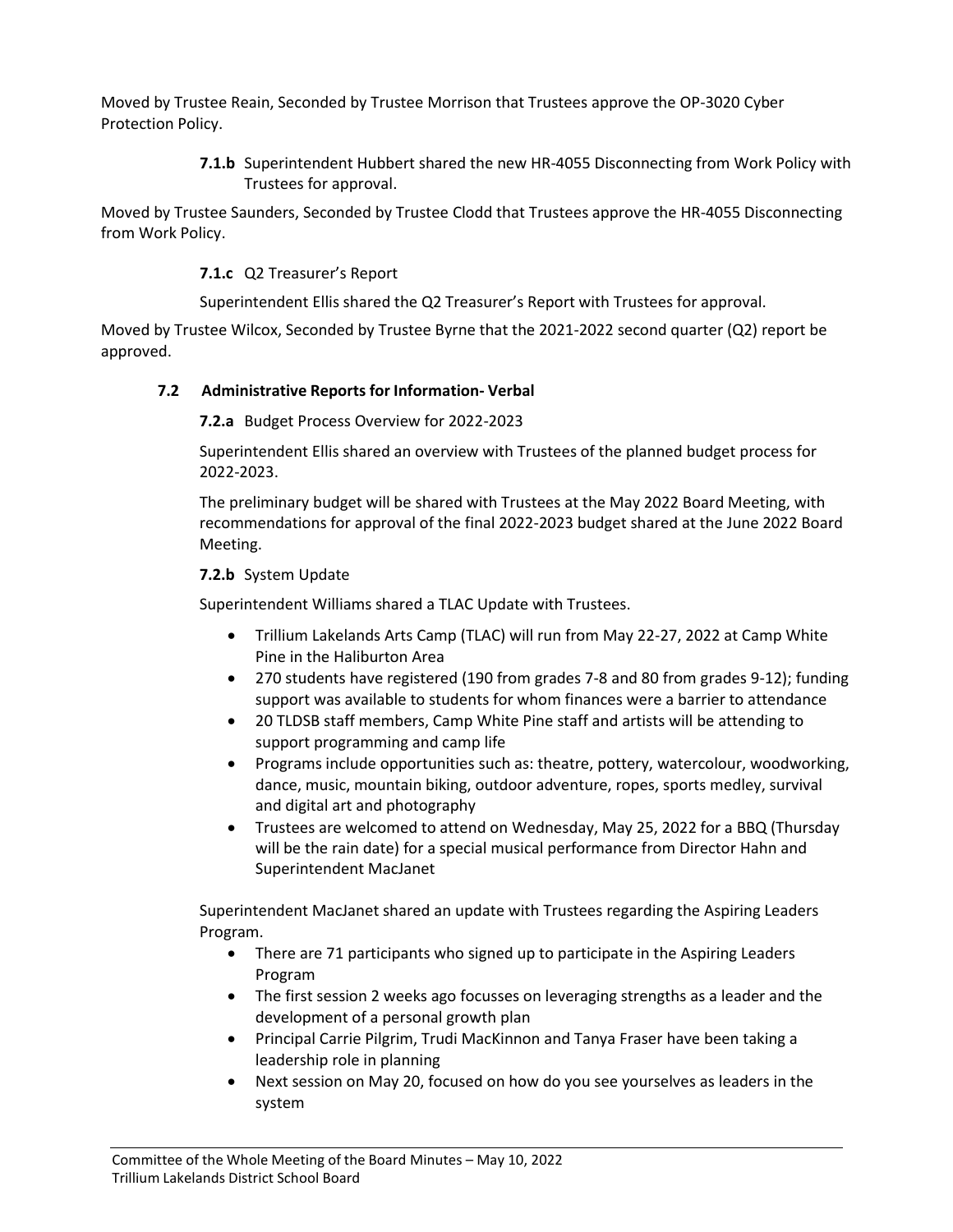Superintendent MacJanet shared an update with Trustee regarding the Reaching Forward Tutoring Program.

- Reaching Forward Tutors Funding was provided by the province to support learning recovery
- Teachers, learning assistants and secondary credit rescue tutors are available to help students to close learning gaps; access to the program is via the school Principal
- Summer Learning opportunities for students will also be available

Director Hahn shared the following system updates with Trustees

- Director's Principal Advisory Group Meeting
	- o 4-6 times/year Director Hahn meets with Principals for an open discussion and feedback opportunity
	- o These opportunities occur throughout the year between CKL, Muskoka and Haliburton
- Vice Principal and Principal Hiring Pool
	- o The Administrator Pool opportunity is posted internally and externally every spring as an opportunity for individuals to apply to be in a pool for consideration of Principal or Vice Principal placements as they arise
	- o Interviews for the Principal and Vice Principal Pool(s) have been completed and pool placements will be shared once finalized
- Arts in TLDSB
	- $\circ$  One of the topics for consideration in curriculum is how to reignite the passion and interest in the arts following the pandemic. Curriculum Services is continuing to consider ways to integrate and promote the importance of the arts
- Intervention teams- staffing in 2022-2023
	- o TLDSB will be staffing Intervention Teams in 2022-2023
	- $\circ$  These teams will be able to provide extra support to support students and schools and work with teachers on professional development opportunities on an as needed basis
- Climate survey for staff, students and parents
	- $\circ$  Climate survey input opportunity for students, staff and community is open until May 13, 2022
- Community Breakfasts
	- o TLDSB will be hosting 3 Community Breakfasts this spring as an opportunity for community agencies and organizations supporting students to connect and network. Breakfasts will begin at 8am as follows:
		- HHSS May 13
		- IEWSS May 17
		- HHS May 18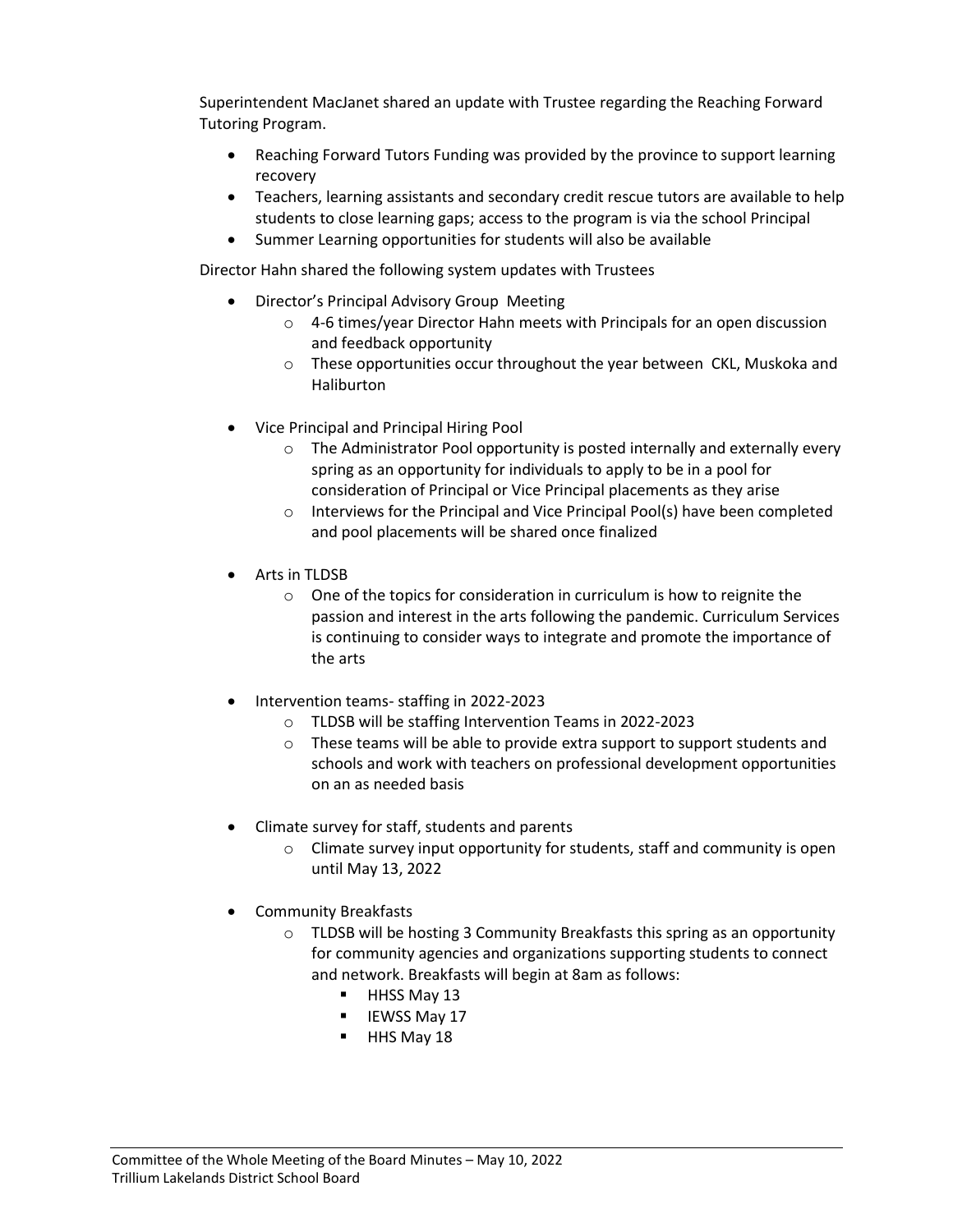# **8 Trustee Reports**

#### **8.1 Student Trustee Reports**

#### **8.1.a** G7 Student Senate Report

Student Trustee Ben Hunter shared information about the recent activities of the G7 Student Senate. The current focus is the Menstrual Equity Initiative wherein schools have engaged in the challenge of collecting funds or menstrual hygiene products to be donated to local women's shelters over the next 2 weeks.

#### **8.1.b** OSTA-AECO Report

Student Trustee Alexia Turnbull shared information about the recent activities of OSTA-AECO including that the OSTA-AECO AGM will be occurring soon.

# **8.2 Trustee Committee Reports for Information- Verbal**

#### **8.2.a** OPSBA Report

Trustee Clodd shared that the OSPBA Board of Director's Meeting occurred last week.

Highlights from the Board of Director's Meeting included a presentation from the OHRC on the Right to Read and promotion of the *I Love Public Education* Public Education Campaign.

The OPSBA AGM will be in Ottawa from June 9-12, 2022

#### **8.3 Trustee two-minute updates- Verbal**

Trustee Morrison gave a shout out to Queen Victoria PS noting the positive school climate and culture in the building.

Trustee Morrison shared that the recent COYO (Committee of Youth Officers of Ontario) conference was excellent. COYO brings together individuals from across the province that work with youth.

Trustee Brohman advised that he attended the recent Badminton meet at HHSS; it was an excellent tournament. Trustee Brohman gave a shout out to the coaches for taking the time to provide this opportunity to students.

Trustee Saunders shared that she had the opportunity to visit 2 schools in the Bethany area with Director Hahn last week. Trustee Saunders noted how nice it was to be able to visit schools again and see students and shared that one of the schools recently welcomed a student from Ukraine and posted some lovely yellow and blue sunflower art to support the student.

#### **8.4 Trustee Additions to the Agenda**

There were no Trustee additions to the agenda.

# **9 Correspondence**

There was no correspondence.

# **10 Public Questions and Comments for Trustees**

Public members in attendance were offered the opportunity to ask questions.